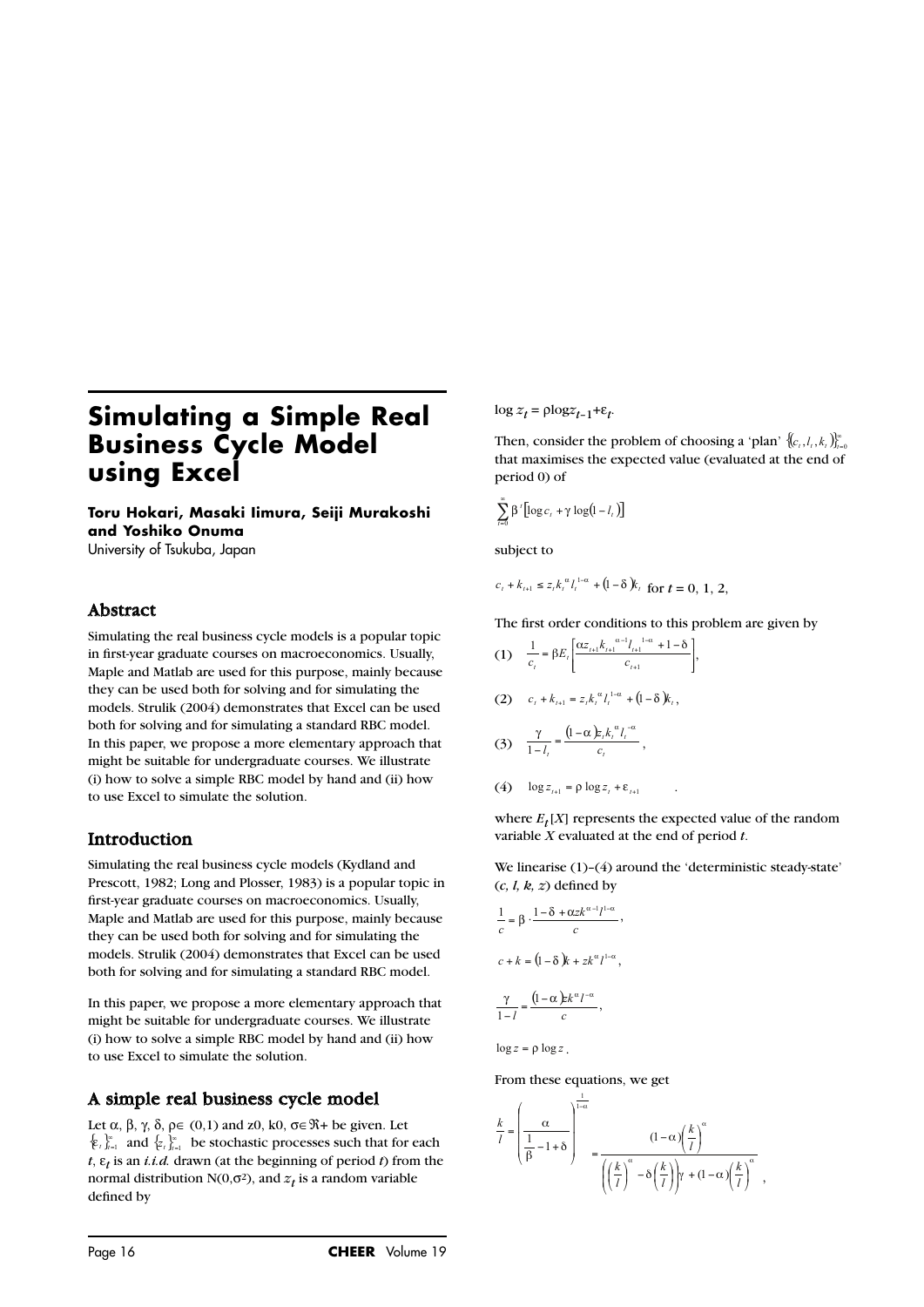$$
c = \frac{(1-\alpha)\left(\frac{k}{l}\right)^{\alpha}(1-l)}{\gamma},
$$

$$
k = \frac{l\left(\frac{k}{l}\right)^{\alpha} - c}{\delta},
$$

 $z = 1$ . By linearising  $(1)-(4)$  around  $(c, l, k, z)$ , we get (5) , (6)  $c\hat{c}_i + k\hat{k}_{i+1} = (1-\alpha)zk^{\alpha}l^{1-\alpha}\cdot\hat{l}_i + \frac{k}{\beta}\cdot\hat{k}_i + zk^{\alpha}l^{1-\alpha}\cdot\hat{z}_i,$ (7)  $-\frac{\alpha(1-\alpha)zk^{\alpha}l^{-\alpha}}{c}\cdot\hat{l}_{i} + \frac{(1-\alpha)zk^{\alpha}l^{-\alpha}}{c}\cdot\hat{z}_{i},$ (8)  $\hat{z}_{t+1} = \rho \hat{z}_t + \varepsilon_{t+1}$ ,  $\frac{\beta(\alpha - 1)\alpha z k^{\alpha} \cdot l^{\alpha}}{c} \cdot \hat{k}_{t+1} + \frac{\beta \alpha z k^{\alpha}}{c}$ <br>  $\hat{k}_t + k\hat{k}_{t+1} = (1 - \alpha)zk^{\alpha}l^{1-\alpha} \cdot \hat{l}_t + \frac{k}{\beta} \cdot \frac{\gamma l}{\alpha}$ <br>  $\frac{\gamma l}{(1 - l)^2} \cdot \hat{l}_t = -\frac{(1 - \alpha)zk^{\alpha}l^{-\alpha}}{c} \cdot \hat{c}_t + \frac{\alpha(1 - \alpha)zk^{\alpha}l^{-\alpha}}{c}$ earising (1)-(4) around (c, *l*, *k*, *z*), we g<br>  $\frac{1}{c} \cdot \hat{c}_i = -\frac{\beta(1-\delta + \alpha z k^{\alpha-1}l^{1-\alpha})}{c} \cdot E_i[\hat{c}_{i+1}] + \frac{\beta(1-\alpha)\alpha z i}{c}$ <br>  $\frac{\beta(\alpha-1)\alpha z k^{\alpha-1}l^{1-\alpha}}{c} \cdot \hat{k}_{i+1} + \frac{\beta\alpha z k^{\alpha-1}l^{1-\alpha}}{c} \cdot E_i[\hat{z}_{i+1}]$ ,<br>  $\frac{\beta(\alpha+1)\alpha z k^$  $-\frac{\gamma l}{(1-l)^2} \cdot \hat{l}_i = -\frac{(1-\alpha)zk^{\alpha}l^{-\alpha}}{c} \cdot \hat{c}_i + \frac{\alpha(1-\alpha)zk^{\alpha}l^{-\alpha}}{c} \cdot \hat{k}_i$ arising (1)-(4) around (c, *l*, *k*, *z*), we<br>  $\hat{c}_i = -\frac{\beta(1-\delta + \alpha z k^{\alpha-1}l^{1-\alpha})}{c} \cdot E_i \left[\hat{c}_{i+1}\right] + \frac{\beta(1-\alpha)}{c}$ <br>  $\frac{(\alpha-1)\alpha z k^{\alpha-1}l^{1-\alpha}}{c} \cdot \hat{k}_{i+1} + \frac{\beta\alpha z k^{\alpha-1}l^{1-\alpha}}{c} \cdot E_i \left[\hat{z}_{i+1}\right]$ <br>  $- k\hat{k}_{i+1} = (1-\alpha)zk^{\alpha}l$  $\frac{k}{l} \int_{0}^{\alpha} -c$ <br>
arising (1)-(4) around (c, l, k, z), w<br>  $\hat{c}_i = -\frac{\beta(1-\delta + \alpha zk^{\alpha-1}l^{1-\alpha})}{c} \cdot E_i[\hat{c}_{i+1}] + \frac{\beta(1-c)}{c}$ <br>
( $\frac{(\alpha - 1)\alpha zk^{\alpha-1}l^{1-\alpha}}{c} \cdot \hat{k}_{i+1} + \frac{\beta\alpha zk^{\alpha-1}l^{1-\alpha}}{c} \cdot E_i[\hat{z}_{i+1}]$  $-111-$ +  $+\frac{\beta(\alpha-1)\alpha z k^{\alpha-1}l^{1-\alpha}}{c}\cdot \hat{k}_{t+1} + \frac{\beta\alpha z k^{\alpha-1}l^{1-\alpha}}{c}\cdot E_t[\hat{z}]$  $(1-\alpha)\left(\frac{k}{l}\right)^{\alpha}(1-l)$ <br>  $\gamma$ <br>  $\frac{l\left(\frac{k}{l}\right)^{\alpha}-c}{\delta}$ ,<br>
.<br>
.<br>
inearising (1)-(4) around (c, *l, k, z*), we get<br>  $-\frac{1}{c}\cdot\hat{c}_{i}=-\frac{\beta(1-\delta+\alpha zk^{\alpha-1}l^{1-\alpha})}{c}\cdot E_{i}[\hat{c}_{i+1}]+\frac{\beta(1-\alpha)\alpha zk^{\alpha-1}l^{1-\alpha}}{c}\cdot E_{i}[\hat{f}_{i+1}]$ <br>  $+\frac{\beta(\alpha$  $\frac{1}{c} \cdot \hat{c}_t = -\frac{\beta(1-\delta + \alpha z k^{\alpha-1}l^{1-\alpha})}{c} \cdot E_t[\hat{c}_{t+1}] + \frac{\beta(1-\alpha)\alpha z k^{\alpha-1}l^{1-\alpha}}{c}$ 

where  $\hat{c}_i = \frac{c_i - c}{i}$ ,  $\hat{l}_i = \frac{l_i - l}{i}$ ,  $\hat{k}_i = \frac{k_i - k}{i}$ , and  $\hat{z}_i = \frac{2i - 2}{i}$ . where  $\hat{c}_i = \frac{c_i - c}{c}$ ,  $\hat{l}_i = \frac{l_i - l}{l}$ ,  $\hat{k}_i = \frac{k_i - k}{k}$ , and  $\hat{z}_i = \frac{z_i - z}{z}$ <br>From (7), we get

$$
\hat{l}_{r} = \frac{-\frac{(1-\alpha)zk^{\alpha}I^{-\alpha}}{c} \cdot \hat{c}_{r} + \frac{\alpha(1-\alpha)zk^{\alpha}I^{-\alpha}}{c} \cdot \hat{k}_{r} + \frac{(1-\alpha)zk^{\alpha}I^{-\alpha}}{c} \cdot \hat{z}_{r}}{\frac{\alpha(1-\alpha)zk^{\alpha}I^{-\alpha}}{c} - \frac{\gamma I}{(1-I)^{2}}}.
$$

Thus, we can use it to eliminate  $\hat{l}_t$  and  $\hat{l}_{t-1}$  from (5) and (6). Then, (5), (6) and (8) can be written in a matrix form as

(9)  $\begin{bmatrix} a_{21} & a_{22} & a_{23} \ a_{21} & a_{22} & a_{23} \end{bmatrix} \begin{bmatrix} k_1 \\ k_2 \end{bmatrix} = \begin{bmatrix} 0 & b_{22} & 0 \ 0 & 0 & k_{11} \end{bmatrix} \begin{bmatrix} k_{11} \\ k_2 \end{bmatrix} + \begin{bmatrix} 0 & 0 & 0 \ 1 & 0 & k_{11} \end{bmatrix} \begin{bmatrix} E_1 \hat{E}_{11} \\ E_2 \hat{E}_{12} \end{bmatrix}$ where :<br>  $\text{and}$ <br>  $\begin{bmatrix} \varepsilon_{i+1} \\ \varepsilon_{i+1} \end{bmatrix}$ :<br>
in as<br>  $\lim_{\epsilon \to 1} \sum_{i=1}^{\epsilon_{i+1}} \frac{1}{i}$ <br>  $\lim_{\epsilon \to 1} \frac{1}{i}$ 33 13 33 22 13 33 23 11 0 0 0 0  $\boldsymbol{0}$ 0 0  $0 \t b_{22} \t 0$ 0 0 0 0  $E_{i}|\hat{z}_{i+1}| - \hat{z}$  $E_{i}|\hat{c}_{i+1}|-\hat{c}$ *b*  $b_{11}$  *b z k c b b*  $b_{11}$   $b_{12}$  *b z k c a*  $a_{21}$   $a_{22}$   $a_{33}$  $a_{11}$  0 0 ]  $[\hat{c}_t]$   $[b_{11}$   $b_{12}$   $b_{13}$  ]  $[\hat{c}_{t+1}]$   $[0$   $b_{11}$   $b_{13}]$   $[\hat{c}_{t+2}]$ 

$$
a_{11} = -\frac{1}{c},
$$
\n
$$
b_{11} = -\frac{\beta(1-\delta + \alpha z k^{\alpha-1}l^{1-\alpha})}{c} + \frac{\frac{\beta(1-\alpha)\alpha z k^{\alpha-1}l^{1-\alpha}}{\alpha(1-\alpha)z k^{\alpha}l^{-\alpha}}}{c} \cdot \frac{(1-\alpha)z k^{\alpha}l^{-\alpha}}{(1-l)^{2}}
$$
\n
$$
b_{12} = \frac{\beta(\alpha-1)\alpha z k^{\alpha-1}l^{1-\alpha}}{c} + \frac{\frac{\beta(\alpha-1)\alpha z k^{\alpha-1}l^{1-\alpha}}{\alpha(1-\alpha)z k^{\alpha}l^{-\alpha}}}{c} \cdot \frac{\frac{\alpha(1-\alpha)z k^{\alpha}l^{-\alpha}}{(1-l)^{2}}}{(1-l)^{2}},
$$
\n
$$
b_{13} = \frac{\beta\alpha z k^{\alpha-1}l^{1-\alpha}}{c} + \frac{\frac{\beta(1-\alpha)\alpha z k^{\alpha}l^{-\alpha}}{\alpha(1-\alpha)z k^{\alpha}l^{-\alpha}}}{c} \cdot \frac{\frac{\gamma l}{\alpha(1-l)^{2}}}{(1-l)^{2}},
$$
\n
$$
a_{21} = c + \frac{(1-\alpha)\alpha z k^{\alpha}l^{-\alpha}}{\alpha(1-\alpha)z k^{\alpha}l^{-\alpha}} - \frac{\gamma l}{(1-l)^{2}},
$$
\n
$$
a_{22} = -\frac{k}{\beta} - \frac{(1-\alpha)z k^{\alpha}l^{-\alpha}}{\alpha(1-\alpha)z k^{\alpha}l^{-\alpha}} - \frac{\gamma l}{(1-l)^{2}},
$$
\n
$$
b_{22} = -k,
$$
\n
$$
a_{33} = \rho,
$$
\n
$$
b_{33} = -1.
$$

In what follows, we use Farmer's (1999) method to solve the linearised system (9). From (9), we get

$$
(10) \begin{bmatrix} \hat{c}_i \\ \hat{k}_i \\ \hat{z}_i \end{bmatrix} = M_0 \begin{bmatrix} \hat{c}_{i+1} \\ \hat{k}_{i+1} \\ \hat{z}_{i+1} \end{bmatrix} + M_1 \begin{bmatrix} \varepsilon_{i+1} \\ E_i \begin{bmatrix} \hat{c}_{i+1} \\ \hat{c}_{i+1} \end{bmatrix} - \hat{c}_{i+1} \end{bmatrix},
$$
  
where  

$$
M_0 = \begin{bmatrix} a_{11} & 0 & 0 \\ a_{21} & a_{22} & a_{23} \\ 0 & 0 & a_{33} \end{bmatrix}^{-1} \begin{bmatrix} b_{11} & b_{12} & b_{13} \\ 0 & b_{22} & 0 \\ 0 & 0 & b_{33} \end{bmatrix},
$$

$$
M_1 = \begin{bmatrix} a_{11} & 0 & 0 \\ a_{21} & a_{22} & a_{23} \\ 0 & 0 & a_{33} \end{bmatrix}^{-1} \begin{bmatrix} 0 & b_{11} & b_{13} \\ 0 & 0 & 0 \\ 1 & 0 & b_{33} \end{bmatrix}.
$$

Note that

$$
\begin{bmatrix} a_{11} & 0 & 0 \ a_{21} & a_{22} & a_{23} \ 0 & 0 & a_{33} \end{bmatrix}^{-1} = \begin{bmatrix} \frac{1}{a_{11}} & 0 & 0 \ -\frac{a_{21}}{a_{11}a_{22}} & \frac{1}{a_{22}} & -\frac{a_{23}}{a_{22}a_{33}} \\ 0 & 0 & \frac{1}{a_{33}} \end{bmatrix}
$$

Thus,  
\n
$$
M_0 = \begin{bmatrix} a_{11} & 0 & 0 \\ a_{21} & a_{22} & a_{23} \\ 0 & 0 & a_{33} \end{bmatrix}^{-1} \begin{bmatrix} b_{11} & b_{12} & b_{13} \\ 0 & b_{22} & 0 \\ 0 & 0 & b_{33} \end{bmatrix}
$$
\n
$$
= \begin{bmatrix} \frac{1}{a_{11}} & 0 & 0 \\ -\frac{a_{21}}{a_{11}a_{22}} & \frac{1}{a_{22}} & -\frac{a_{23}}{a_{22}a_{33}} \\ 0 & 0 & \frac{1}{a_{33}} \end{bmatrix} \begin{bmatrix} b_{11} & b_{12} & b_{13} \\ 0 & b_{22} & 0 \\ 0 & 0 & b_{33} \end{bmatrix}
$$
\n
$$
= \begin{bmatrix} \frac{b_{11}}{a_{11}} & \frac{b_{12}}{a_{11}} & \frac{b_{13}}{a_{11}} \\ -\frac{a_{21}b_{11}}{a_{11}a_{22}} & -\frac{a_{21}b_{12}}{a_{11}a_{22}} + \frac{b_{22}}{a_{22}} & -\frac{a_{21}b_{13}}{a_{11}a_{22}} - \frac{a_{23}b_{33}}{a_{22}a_{33}} \end{bmatrix} = \begin{bmatrix} m_{11} & m_{12} & m_{13} \\ m_{21} & m_{22} & m_{23} \\ 0 & 0 & m_{33} \end{bmatrix}.
$$
\nNote that  
\n
$$
M_0 - \lambda I = \begin{bmatrix} m_{11} - \lambda & m_{12} & m_{13} \\ m_{21} & m_{22} - \lambda & m_{23} \\ 0 & 0 & m_{33} - \lambda \end{bmatrix}
$$
\nand  
\n
$$
|M_0 - \lambda I| = (m_{11} - \lambda)(m_{22} - \lambda)(m_{33} - \lambda) - m_{12}m_{21}(m_{33} - \lambda)
$$
\n
$$
= (m_{33} - \lambda)(m_{11}m_{22} - m_{12}m_{21} - (m_{11} + m_{22})\lambda + \lambda^2).
$$
\nThus, the eigen values of  $M$ 

Note that

$$
M_0 - \lambda I = \begin{bmatrix} m_{11} - \lambda & m_{12} & m_{13} \\ m_{21} & m_{22} - \lambda & m_{23} \\ 0 & 0 & m_{33} - \lambda \end{bmatrix}
$$

and

Thus, the eigen values of  $M<sub>0</sub>$  and a corresponding matrix  $Q$ of eigen vectors are given by

$$
\lambda_1 = \frac{m_{11} + m_{22} - \sqrt{(m_{11} + m_{22})^2 - 4(m_{11}m_{22} - m_{12}m_{21})}}{2},
$$
  

$$
\lambda_2 = \frac{m_{11} + m_{22} + \sqrt{(m_{11} + m_{22})^2 - 4(m_{11}m_{22} - m_{12}m_{21})}}{2},
$$

and  $\lambda_3 = m_{33}$ 

$$
Q = \begin{bmatrix} m_{12} & m_{12} & \frac{m_{12}m_{23} - m_{13}(m_{22} - \lambda_3)}{(m_{11} - \lambda_3)(m_{21} - \lambda_3) - m_{12}m_{21}} \\ \lambda_1 - m_{11} & \lambda_2 - m_{11} & \frac{m_{21}m_{13} - m_{23}(m_{11} - \lambda_3)}{(m_{11} - \lambda_3)(m_{21} - \lambda_3) - m_{12}m_{21}} \\ 0 & 0 & 1 \end{bmatrix} = \begin{bmatrix} q_{11} & q_{12} & q_{13} \\ q_{21} & q_{22} & q_{23} \\ 0 & 0 & 1 \end{bmatrix}.
$$

Then,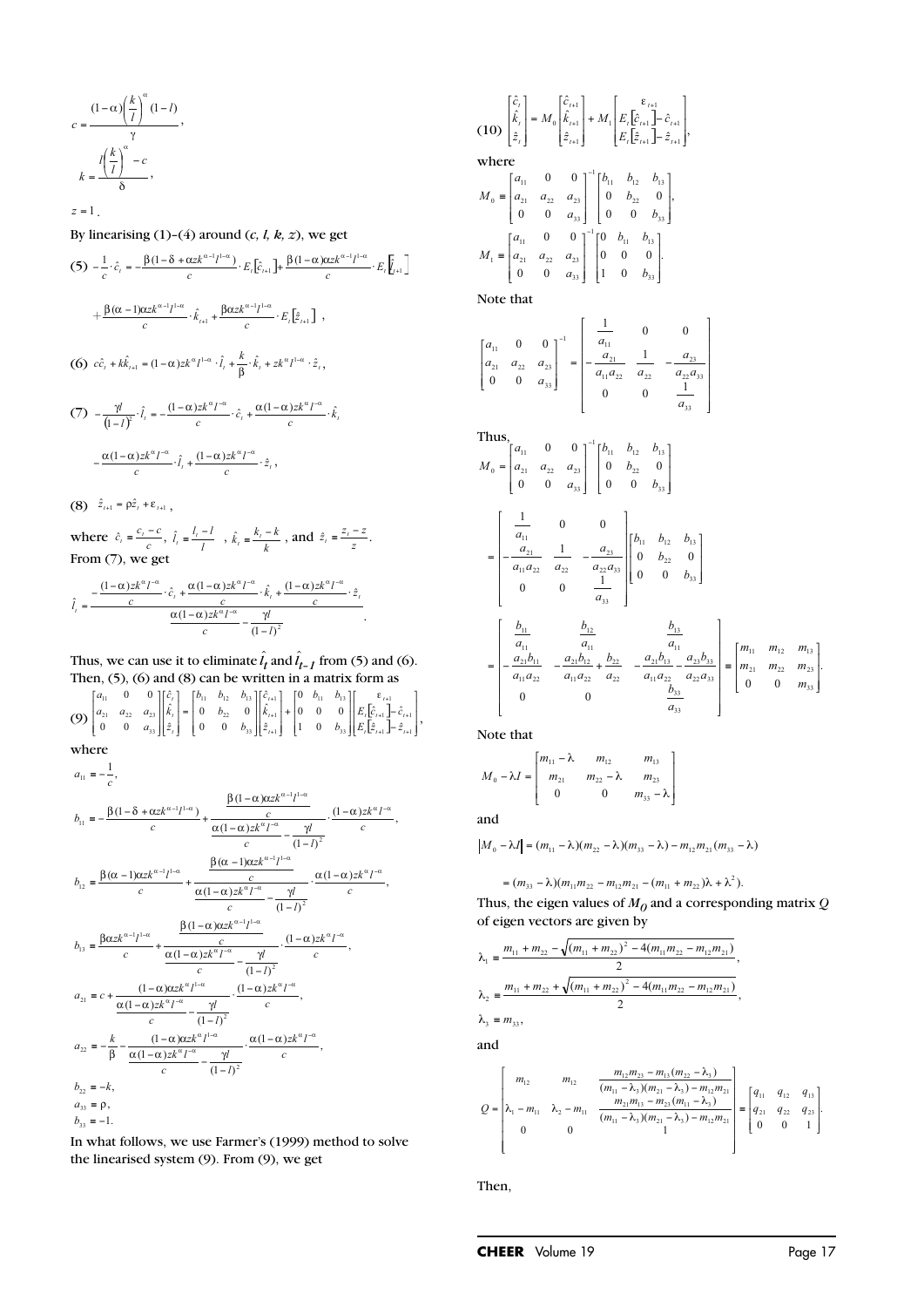$$
Q^{-1} = \frac{1}{q_{11}q_{22} - q_{12}q_{21}} \begin{bmatrix} q_{22} & -q_{12} & -q_{22}q_{13} + q_{12}q_{23} \\ -q_{21} & q_{11} & q_{21}q_{13} - q_{11}q_{23} \\ 0 & 0 & q_{11}q_{22} - q_{12}q_{21} \end{bmatrix}
$$

and

<sup>1</sup>. 3 2 1  $\begin{bmatrix} 0 & -2 \\ 0 & 0 \end{bmatrix}$  $0\quad \lambda, \quad 0$  $\begin{bmatrix} 0 & 0 \\ 0 & 0 \end{bmatrix}$ ⎦ ⎤ ⎣ ⎡  $M_{0} = Q \begin{bmatrix} 0 & \lambda_{2} & 0 \end{bmatrix} Q$ λ λ λ

By pre-multiplying both sides of  $(10)$  by  $Q^{-1}$ , and by putting 1

,

$$
\begin{bmatrix} x_i^1 \\ x_i^2 \\ x_i^3 \end{bmatrix} \equiv Q^{-1} \begin{bmatrix} \hat{c}_i \\ \hat{k}_i \\ \hat{z}_i \end{bmatrix} ,
$$

#### we obtain

$$
M_0 = Q \begin{bmatrix} \lambda_1 & 0 & 0 \\ 0 & \lambda_2 & 0 \\ 0 & 0 & \lambda_3 \end{bmatrix} Q^{-1}
$$
  
\nBy pre-multiplying both sides of (10) by Q-1,  
\n
$$
\begin{bmatrix} x_i^1 \\ x_i^2 \\ x_i^3 \end{bmatrix} = Q^{-1} \begin{bmatrix} \hat{c}_i \\ \hat{k}_i \\ \hat{z}_i \end{bmatrix},
$$
  
\nwe obtain  
\n
$$
\begin{bmatrix} x_i^1 \\ x_i^2 \\ x_i^2 \end{bmatrix} = \begin{bmatrix} \lambda_1 & 0 & 0 \\ 0 & \lambda_2 & 0 \\ 0 & 0 & \lambda_3 \end{bmatrix} \begin{bmatrix} x_{i+1}^1 \\ x_{i+1}^2 \\ x_{i+1}^3 \end{bmatrix} + Q^{-1} M_1 \begin{bmatrix} \varepsilon_{i+1} \\ E_i \begin{bmatrix} \hat{\varepsilon}_{i+1} \\ \hat{\varepsilon}_{i+1} \end{bmatrix} - \hat{\varepsilon}_{i+1} \\ E_i \begin{bmatrix} \hat{\varepsilon}_{i+1} \\ \hat{\varepsilon}_{i+1} \end{bmatrix} - \hat{\varepsilon}_{i+1} \end{bmatrix}.
$$
  
\nTaking the expected value of both sides eval  
\nend of period *t*,  
\n
$$
\begin{bmatrix} x_i^1 \\ x_i^1 \end{bmatrix} = \begin{bmatrix} \lambda_1 & 0 & 0 \end{bmatrix} \begin{bmatrix} E_i \begin{bmatrix} x_{i+1} \\ x_{i+1} \end{bmatrix} + \lambda_1 \begin{bmatrix} x_{i+1} \\ x_{i+1} \end{bmatrix} - \lambda_2 \begin{bmatrix} x_{i+1} \\ x_{i+1} \end{bmatrix} - \lambda_3 \begin{bmatrix} x_{i+1} \\ x_{i+1} \end{bmatrix} - \lambda_4 \begin{bmatrix} x_{i+1} \\ x_{i+1} \end{bmatrix}.
$$

Taking the expected value of both sides evaluated at the end of period *t*,

.

 $\begin{bmatrix} 1 \\ 1 \\ 1 \end{bmatrix} + Q$ <br>value<br> $\begin{bmatrix} x_{t+1}^1 \\ x_{t+1}^2 \\ x_{t+1}^3 \end{bmatrix}$  $\begin{bmatrix} 1 \\ 1 \end{bmatrix}$  +  $Q$ <br>value<br>value<br> $\begin{bmatrix} x_{t+1}^1 \\ x_{t+1}^2 \\ x_{t+1}^3 \end{bmatrix}$ |<br>
value<br>  $\begin{bmatrix} x_{t+1}^1 \\ x_{t+1}^2 \\ x_{t+1}^3 \\ x_{t+1}^3 \end{bmatrix}$ <br>
ch *T*> ⎤ ⎣ ⎡ ⎦ ⎤ ⎣ ⎡ = ⎦ ⎤ ⎣ ⎡ + + + 3<br>1+1 2<br>(+1 1 1 3 2 1 3 2 1 0 0  $0\quad \lambda, \quad 0$ 0 0 *t t t t t t t t t*  $E, x$  $E, x$  $E_{t}$   $x$ *x x x* λ λ λ

 $\begin{bmatrix} x_i \\ x_i^2 \end{bmatrix} = \begin{bmatrix} 0 & k_2 & 0 \\ 0 & 0 & \lambda_3 \end{bmatrix} \begin{bmatrix} E_t \begin{bmatrix} x_{i+1} \\ E_t \end{bmatrix} \\ E_t \begin{bmatrix} x_{i+1}^2 \end{bmatrix}$ <br>
It follows that for each *T*>0,  $x_i^1 = \lambda_i^T E_t \begin{bmatrix} x_{i+1}^1 \end{bmatrix}$ . Also, it can be shown that  $|\lambda_I|$  <1. Thus,  $\begin{bmatrix} 0 & 0 & \lambda_3 \end{bmatrix}$  [ E<br>lows that for easy of that  $|\lambda_f|$  < 1.<br> $\lim_{T \to \infty} \lambda_1^T E_t \left[\sum_{i,T} \right] = 0$  $x_t^1 = \lambda_1^T E_t \left[ x_{t+1}^1 \right]$ 

$$
x_t^1 = \lim_{T \to \infty} \lambda_1^T E_t \left[ x_{t+T}^1 \right] = 0 \quad ,
$$

so that

$$
q_{22}\hat{c}_\iota - q_{12}\hat{k}_\iota + (q_{12}q_{23} - q_{22}q_{13})\hat{z}_\iota = 0
$$

Thus, the solution to the linearised system (10) is given by

.

(11) 
$$
\hat{c}_i = \frac{q_{12}}{q_{22}} \cdot \hat{k}_i + \left(q_{13} - \frac{q_{12}q_{23}}{q_{22}}\right) \cdot \hat{z}_i,
$$
  
(12) 
$$
\hat{k}_{i+1} = \frac{a_{21}\hat{c}_i + a_{22}\hat{k}_i + a_{23}\hat{z}_i}{b_{22}},
$$

 $(13)$   $\hat{z}_{t+1} = \rho \hat{z}_t + \varepsilon_{t+1}$ .

Recall that from (7), we have

$$
(14) \quad \hat{l}_i = d_1 \hat{c}_i + d_2 \hat{k}_i + d_3 \hat{z}_i ,
$$
\n
$$
\mathbf{W}_i^{\text{h}} \mathbf{E} \mathbf{E} \mathbf{E} \frac{1}{\alpha (1 - \alpha) z k^{\alpha} I^{-\alpha}} - \frac{\gamma I}{(1 - I)^2} \cdot \frac{(1 - \alpha) z k^{\alpha} I^{-\alpha}}{c} ,
$$
\n
$$
d_2 = \frac{1}{\frac{\alpha (1 - \alpha) z k^{\alpha} I^{-\alpha}}{c} - \frac{\gamma I}{(1 - I)^2}} \cdot \frac{\alpha (1 - \alpha) z k^{\alpha} I^{-\alpha}}{c} ,
$$
\n
$$
d_3 = \frac{1}{\frac{\alpha (1 - \alpha) z k^{\alpha} I^{-\alpha}}{c} - \frac{\gamma I}{(1 - I)^2}} \cdot \frac{(1 - \alpha) z k^{\alpha} I^{-\alpha}}{c} .
$$

Given the values of  $z_0$ ,  $k_0$ , and  $\{e_i\}_{i=1}^{\infty}$ , we can use (11)–(14) to simulate the evolution of  $c_t$ ,  $l_t$ ,  $k_t$ , and  $z_t$ .

## Simulating the model using Excel

Step 1. (Figure 1) Choose the values of parameters,  $\alpha$ ,  $\beta$ ,  $\gamma$ , δ, ρ, and σ. Here, we use the same values as in Table 2 of King and Rebelo (1999: 955).

|                |                                    |        |  |  | $\cdots$ |  |  |  |
|----------------|------------------------------------|--------|--|--|----------|--|--|--|
|                | A simple real business cycle model |        |  |  |          |  |  |  |
| $\overline{2}$ | Parameter values                   |        |  |  |          |  |  |  |
| 3              | $\alpha =$                         | 0.333  |  |  |          |  |  |  |
| 4              | $=$                                | 0.984  |  |  |          |  |  |  |
| 5              | $=$                                | 3.48   |  |  |          |  |  |  |
| 6              |                                    | 0.025  |  |  |          |  |  |  |
|                |                                    | 0.979  |  |  |          |  |  |  |
| 8              | $=$                                | 0.0072 |  |  |          |  |  |  |
|                |                                    |        |  |  |          |  |  |  |

Figure 1

Step 2. (Figure 2) Calculate the deterministic steady-state (*c, l, k, z*). Since

$$
\frac{k}{l} = \left(\frac{\alpha}{\frac{1}{\beta} - 1 + \delta}\right)^{\frac{1}{1-\alpha}}
$$

,

enter

 $=(\$B\$3/(1/\$B\$4-1+\$B\$6))^(1/(1-\$B\$3))$ in cell D3. Similarly, enter the formulas for l, c, k, and z in cells D4–D7.

|                |                                    |                                               |           |           | $\cdots$ |
|----------------|------------------------------------|-----------------------------------------------|-----------|-----------|----------|
|                | A simple real business cycle model |                                               |           |           |          |
| $\overline{2}$ |                                    | Parameter values   Deterministic steady-state |           |           |          |
| 3              | $\alpha =$                         | 0.333                                         | $k/ell =$ | 22.892336 |          |
| $\overline{4}$ | $=$                                | 0.984                                         | $ell =$   | 0.1936226 |          |
| $\overline{5}$ | $=$                                | 3.48                                          | $c =$     | 0.4383911 |          |
| 6              | $\delta =$                         | 0.025                                         | $k =$     | 4.4324736 |          |
|                | $=$                                | 0.979                                         | $z =$     |           |          |
| 8              | $\sigma =$                         | 0.0072                                        |           |           |          |
|                |                                    |                                               |           |           |          |

Figure 2

Step 3. (Figure 3) Enter the formulas for the components of matrices  $A$ ,  $B$ , and  $M<sub>0</sub>$ , the eigen values of  $m<sub>0</sub>$ , and the components of matrix *Q*. For instance, since  $\begin{aligned} \text{p 3. (Fig} \\ \text{trices } A, \\ \text{mponent} \\ = \rho \hat{z}_0 + z \epsilon \\ a_{21} \hat{c}_0 + c_{12} \end{aligned}$ 

$$
\hat{z}_1 = \rho \hat{z}_0 + z \varepsilon_1, \n\hat{k}_1 = \frac{a_{21}\hat{c}_0 + a_{22}\hat{k}_0 + a_{23}\hat{z}_0}{b_{22}},
$$

enter

= -\$B\$17\*\$B\$15/(\$B\$13\*\$B\$18)+\$B\$20/\$B\$18 in cell D17.

Step 4. (Figure 4) Enter 0 in the cells from A30 to J30.

Step 5. Enter =A30+1 in cell A31.

Step 6. Enter = NORMINV(RAND $(0,0,$ \$B\$8^2) in cell B31.

Step 7. (Figure 5) Enter the formulas for  $\hat{z}_1$ ,  $\hat{k}_1$ ,  $\hat{c}_1$ , and  $\hat{l}_1$  in cells C31–F31. For instance, since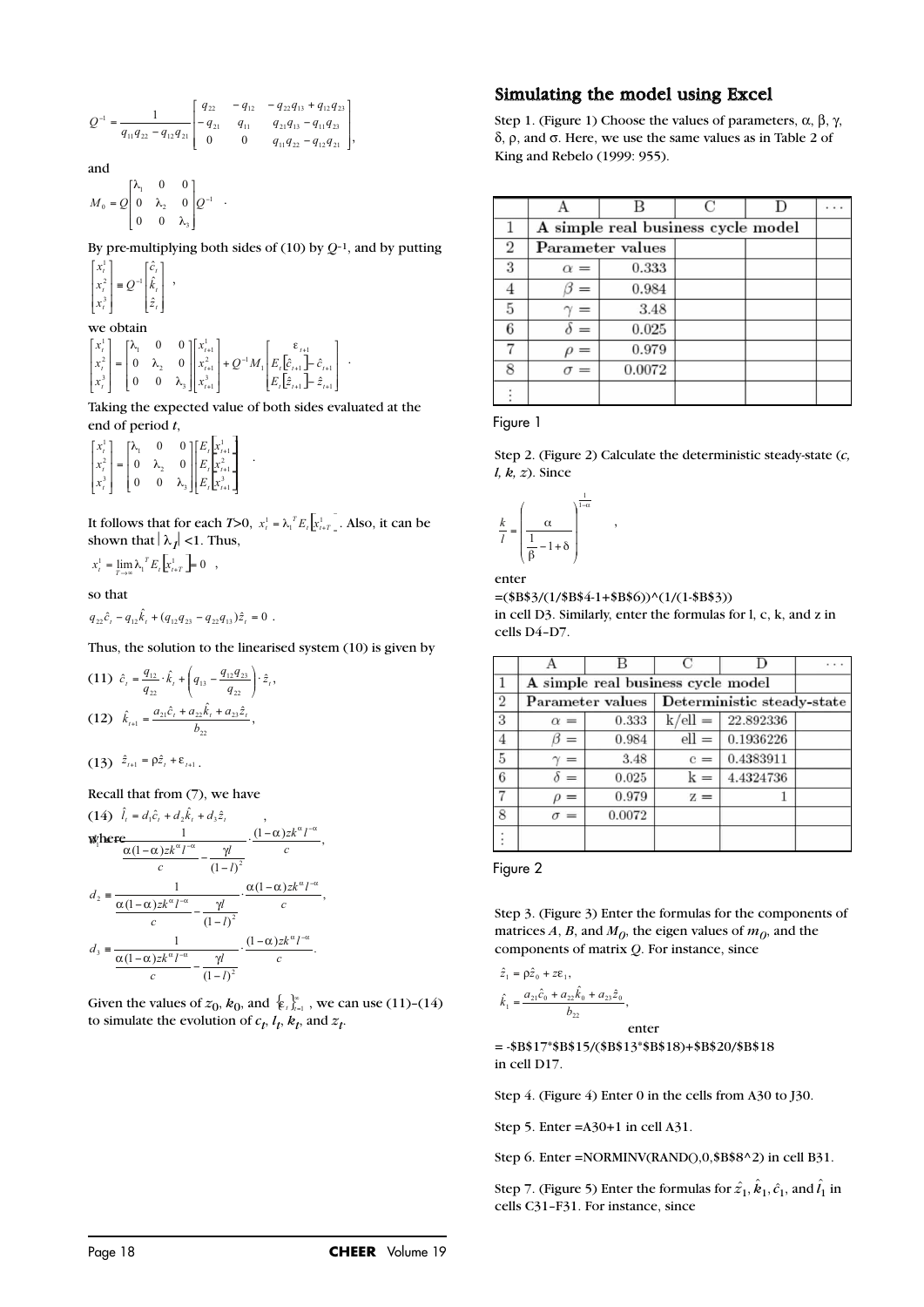|    | А       | В           | С            | D           | Ε      | F              | $\cdots$ |
|----|---------|-------------|--------------|-------------|--------|----------------|----------|
| ÷  |         |             |              |             |        |                |          |
| 13 | $a11=$  | $-2.281068$ | $m11=$       | 1.2915427   | $q11=$ | $-0.070003526$ |          |
| 14 | $b11=$  | $-2.946097$ | $m12=$       | $-0.070004$ | $q12=$ | $-0.070003526$ |          |
| 15 | $b12=$  | 0.1596828   | $m13=$       | $-0.332143$ | $q13=$ | $-0.563836736$ |          |
| 16 | $b13=$  | 0.7576402   | $m21=$       | 0.9728256   | $q21=$ | $-0.420400422$ |          |
| 17 | $a21=$  | 4.382138    | $m22=$       | 0.709151    | $q22=$ | $-0.161991325$ |          |
| 18 | $a22=$  | $-5.817814$ | $m23=$       | $-1.039019$ | $q23=$ | $-0.772919895$ |          |
| 19 | $a23=$  | $-4.49295$  | $m33=$       | 1.0214505   |        |                |          |
| 20 | $b22=$  | $-4.432474$ |              |             |        |                |          |
| 21 | $a33 =$ | $-0.979$    |              |             |        |                |          |
| 22 | $b33=$  | $^{-1}$     |              |             |        |                |          |
| 23 |         |             | $\lambda1=$  | 0.8711423   | $dl =$ | $-10.76589984$ |          |
| 24 |         |             | $\lambda 2=$ | 1.1295514   | $d2=$  | 3.585044647    |          |
| 25 |         |             | $\lambda 3=$ | 1.0214505   | $d3=$  | 10.76589984    |          |
|    |         |             |              |             |        |                |          |

Figure 3

| - 29 |  | $(z(t)-z)/z$ | $(k(t)-k)/k$ | $(c(t)-c)/c$ | $(\ell(t)-\ell)$ |  |
|------|--|--------------|--------------|--------------|------------------|--|
| 30   |  | U            | o            |              |                  |  |
| -31  |  |              |              |              |                  |  |
|      |  |              |              |              |                  |  |

Figure 4

|    | А        |                  |              |              |               |                       | $\cdots$ |
|----|----------|------------------|--------------|--------------|---------------|-----------------------|----------|
|    |          |                  |              |              |               |                       |          |
| 29 | t        | $\varepsilon(t)$ | $(z(t)-z)/z$ | $(k(t)-k)/k$ | $(c(t)-c)/c$  | $(\ell(t)-\ell)/\ell$ |          |
| 30 | $\Omega$ |                  |              |              |               |                       |          |
| 31 |          | 5.68E-05         | $5.68E - 05$ |              | $-7.21E - 06$ | $-0.00138773$         |          |
|    |          |                  |              |              |               |                       |          |

Figure 5



enter =\$B\$7\*C30+\$D\$7\*B31| in cell C31, and =(\$B\$17\*G30+\$B\$18\*D30+\$B\$19\*C30)/\$B\$20 in cell D31.

Step 8. Copy the cells A31–F31 into subsequent rows. Then we obtain a simulated time series of  $z_1$ ,  $\hat{k}_1$ ,  $\hat{c}_1$ , and  $\hat{l}_1$ .

Let  
\n
$$
i_{t} = k_{t+1} - (1 - \delta)k_{t},
$$
\n
$$
y_{t} = c_{t} + i_{t},
$$
\n
$$
i = k - (1 - \delta)k = \delta k,
$$
\n
$$
y = c + k - (1 - \delta)k = c + \delta k,
$$
\n
$$
\hat{y}_{t} = \frac{y_{t} - y}{y} = \frac{c\hat{c}_{t} + k\hat{k}_{t+1} - (1 - \delta)k\hat{k}_{t}}{y},
$$
\n
$$
\hat{i}_{t} = \frac{i_{t} - i}{i} = \frac{k\hat{k}_{t+1} - (1 - \delta)k\hat{k}_{t}}{i},
$$
\n
$$
r_{t} = \alpha z_{t} k_{t}^{\alpha - 1} t_{t}^{1 - \alpha} - \delta = \alpha (z\hat{z}_{t} + z)(k\hat{k}_{t} + k)^{\alpha - 1} (\hat{i}_{t} + l)^{1 - \alpha} - \delta,
$$
\n
$$
w_{t} = (1 - \alpha) z_{t} k_{t}^{\alpha} t_{t}^{-\alpha} = (1 - \alpha)(z\hat{z}_{t} + z)(k\hat{k}_{t} + k)^{\alpha} (\hat{i}_{t} + l)^{-\alpha},
$$
\n
$$
w = (1 - \alpha) z k^{\alpha} l^{-\alpha},
$$
\n
$$
\hat{w}_{t} = \frac{w_{t} - w}{w} = \frac{(1 - \alpha)(z\hat{z}_{t} + z)(k\hat{k}_{t} + k)^{\alpha} (\hat{i}_{t} + l)^{-\alpha} - w}{w}.
$$

By considering these variables together with  $z_1$ ,  $\hat{k}_1$ ,  $\hat{c}_1$ , and  $\hat{l}_1$ , one can create a table and a figure (Figures 6 and 7) similar to Table 3 and Figure 10 of King and Rebelo (1999).<sup>1</sup>